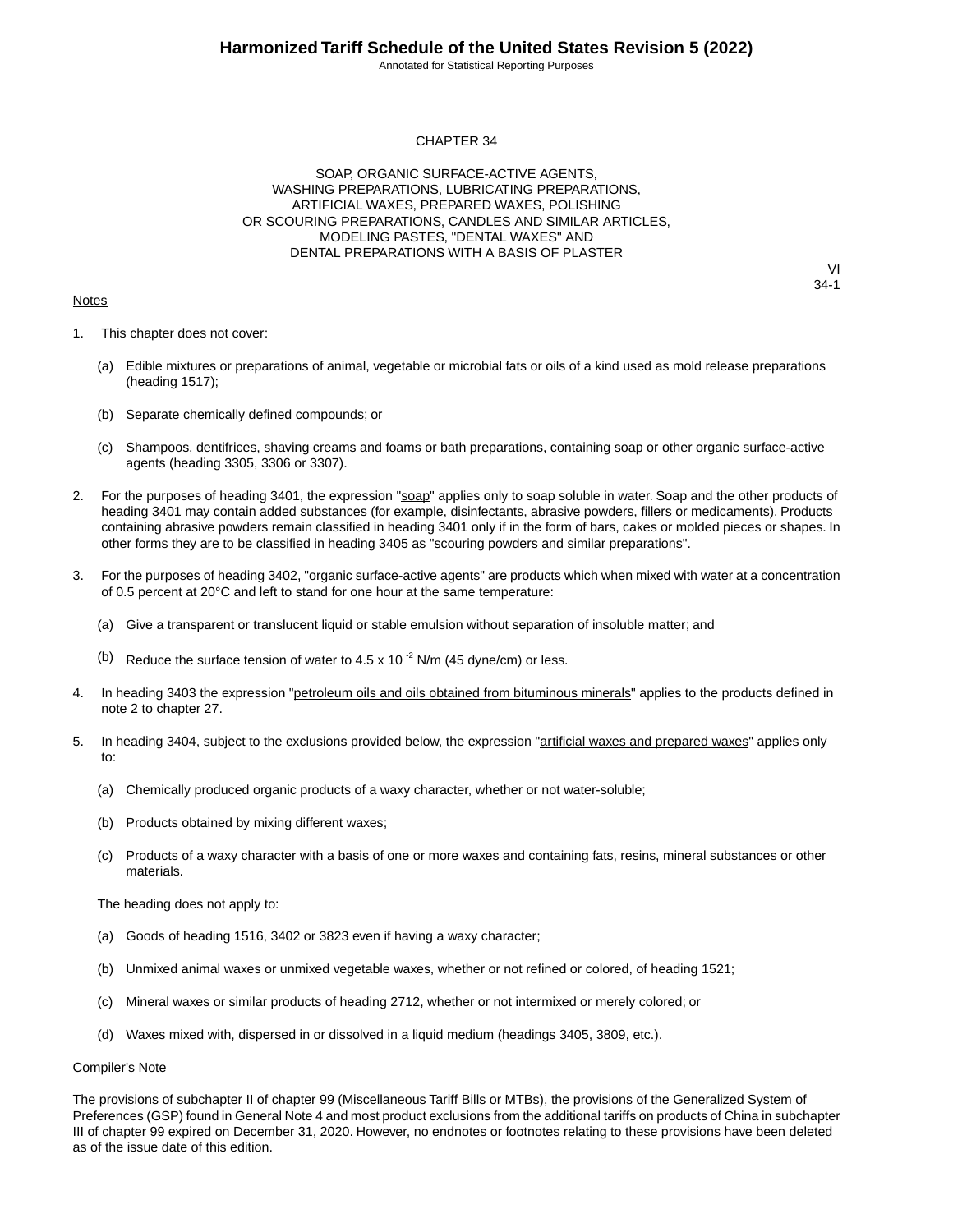Annotated for Statistical Reporting Purposes

| Heading/        | Stat.       |                                                                                                                                                                                                                                                                                                                                                                                                                                                                                                                                                                                                                                                                                                                          | Unit           | Rates of Duty |                                                          |                 |  |
|-----------------|-------------|--------------------------------------------------------------------------------------------------------------------------------------------------------------------------------------------------------------------------------------------------------------------------------------------------------------------------------------------------------------------------------------------------------------------------------------------------------------------------------------------------------------------------------------------------------------------------------------------------------------------------------------------------------------------------------------------------------------------------|----------------|---------------|----------------------------------------------------------|-----------------|--|
| Subheading      | Suf-<br>fix | Article Description                                                                                                                                                                                                                                                                                                                                                                                                                                                                                                                                                                                                                                                                                                      | of<br>Quantity | General       | 1<br>Special                                             | $\overline{2}$  |  |
| 3401<br>3401.11 |             | Soap; organic surface-active products and preparations for<br>use as soap, in the form of bars, cakes, molded pieces or<br>shapes, whether or not containing soap; organic surface-active<br>products and preparations for washing the skin, in the form of<br>liquid or cream and put up for retail sale, whether or not<br>containing soap; paper, wadding, felt and nonwovens,<br>impregnated, coated or covered with soap or detergent:<br>Soap and organic surface-active products and<br>preparations, in the form of bars, cakes, molded pieces or<br>shapes, and paper, wadding, felt and nonwovens,<br>impregnated, coated or covered with soap or detergent:<br>For toilet use (including medicated products): |                |               |                                                          |                 |  |
| 3401.11.10 00   |             |                                                                                                                                                                                                                                                                                                                                                                                                                                                                                                                                                                                                                                                                                                                          |                |               |                                                          | 15%             |  |
| 3401.11.50 00   |             |                                                                                                                                                                                                                                                                                                                                                                                                                                                                                                                                                                                                                                                                                                                          |                |               |                                                          | $4.4¢/kg + 30%$ |  |
| 3401.19.00 00   |             |                                                                                                                                                                                                                                                                                                                                                                                                                                                                                                                                                                                                                                                                                                                          |                |               |                                                          | $4.4¢/kg + 15%$ |  |
| 3401.20.00 00   |             |                                                                                                                                                                                                                                                                                                                                                                                                                                                                                                                                                                                                                                                                                                                          |                |               |                                                          | $4.4¢/kg + 30%$ |  |
| 3401.30         |             | Organic surface-active products and preparations for<br>washing the skin, in the form of liquid or cream and put up<br>for retail sale, whether or not containing soap:                                                                                                                                                                                                                                                                                                                                                                                                                                                                                                                                                  |                |               |                                                          |                 |  |
| 3401.30.10 00   |             | Containing any aromatic or modified aromatic                                                                                                                                                                                                                                                                                                                                                                                                                                                                                                                                                                                                                                                                             |                |               | Free (A, AU, BH, CL, 15.4¢/kg +                          |                 |  |
|                 |             |                                                                                                                                                                                                                                                                                                                                                                                                                                                                                                                                                                                                                                                                                                                          |                |               | CO, D, E, IL, JO, K,<br>KR, MA, OM, P,<br>PA, PE, S, SG) | 53.5%           |  |
| 3401.30.50 00   |             |                                                                                                                                                                                                                                                                                                                                                                                                                                                                                                                                                                                                                                                                                                                          |                |               |                                                          | 25%             |  |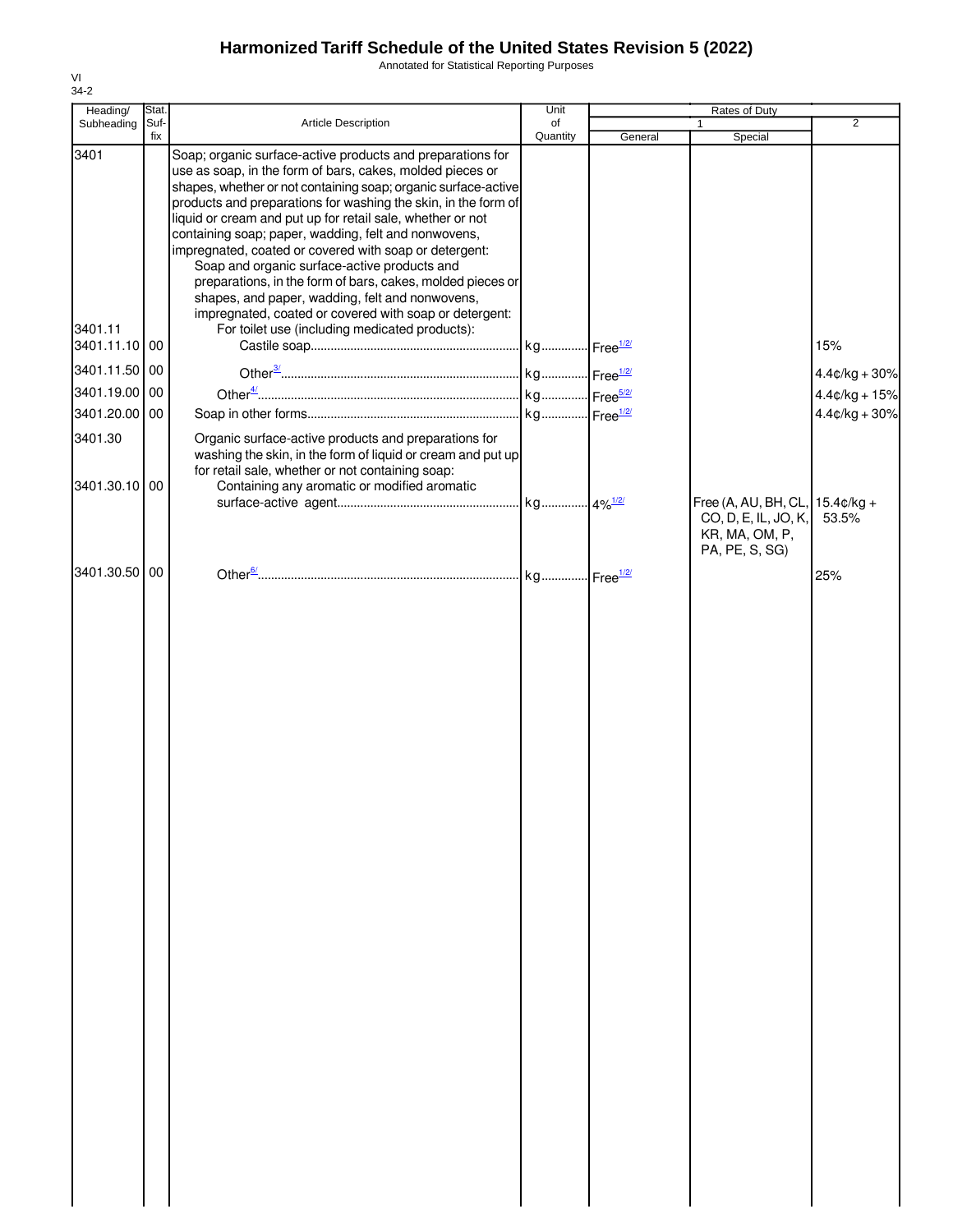Annotated for Statistical Reporting Purposes

| Stat.         |                                                                                                                                      | Unit                                                                       | Rates of Duty                                                                                                                                                                                                     |                                                            |                                                                                                                                                                           |  |
|---------------|--------------------------------------------------------------------------------------------------------------------------------------|----------------------------------------------------------------------------|-------------------------------------------------------------------------------------------------------------------------------------------------------------------------------------------------------------------|------------------------------------------------------------|---------------------------------------------------------------------------------------------------------------------------------------------------------------------------|--|
|               |                                                                                                                                      | of                                                                         |                                                                                                                                                                                                                   | 1                                                          | $\overline{2}$                                                                                                                                                            |  |
|               | preparations) and cleaning preparations, whether or not<br>containing soap, other than those of heading 3401:<br>up for retail sale: |                                                                            |                                                                                                                                                                                                                   |                                                            |                                                                                                                                                                           |  |
| 3402.31.10 00 |                                                                                                                                      |                                                                            |                                                                                                                                                                                                                   | CO, D, E, IL, JO,<br>KR, MA, OM, P,<br>PA, PE, S, SG)      | 52.5%                                                                                                                                                                     |  |
| 3402.31.90 00 |                                                                                                                                      |                                                                            |                                                                                                                                                                                                                   | CO, D, E, IL, JO,<br>KR, MA, OM, P,                        |                                                                                                                                                                           |  |
|               | Other:                                                                                                                               |                                                                            |                                                                                                                                                                                                                   |                                                            |                                                                                                                                                                           |  |
| 3402.39.10 00 |                                                                                                                                      |                                                                            |                                                                                                                                                                                                                   | CO, D, E, IL, JO,<br>KR, MA, OM, P,<br>PA, PE, S, SG)      | 53.5%                                                                                                                                                                     |  |
|               |                                                                                                                                      |                                                                            |                                                                                                                                                                                                                   | CO, D, E, IL, JO,<br>KR, MA, OM, P,                        |                                                                                                                                                                           |  |
| 10            |                                                                                                                                      |                                                                            |                                                                                                                                                                                                                   |                                                            |                                                                                                                                                                           |  |
|               |                                                                                                                                      |                                                                            |                                                                                                                                                                                                                   |                                                            |                                                                                                                                                                           |  |
|               |                                                                                                                                      |                                                                            |                                                                                                                                                                                                                   |                                                            |                                                                                                                                                                           |  |
|               |                                                                                                                                      |                                                                            |                                                                                                                                                                                                                   |                                                            |                                                                                                                                                                           |  |
|               | Suf-<br>fix<br>20<br>50                                                                                                              | Article Description<br>Linear alkylbenzene sulfonic acids and their salts: | Quantity<br>Organic surface-active agents (other than soap); surface-active<br>preparations, washing preparations (including auxiliary washing<br>Anionic organic surface-active agents, whether or not put<br>kg | General<br>$-6.5\%$ <sup>1/</sup><br>$3.7\%$ <sup>1/</sup> | Special<br>Free (A, AU, BH, CL, 15.4¢/kg +<br>Free (A, AU, BH, CL, 25%<br>PA, PE, S, SG)<br>Free (A, AU, BH, CL, 15.4¢/kg +<br>Free (A, AU, BH, CL, 25%<br>PA, PE, S, SG) |  |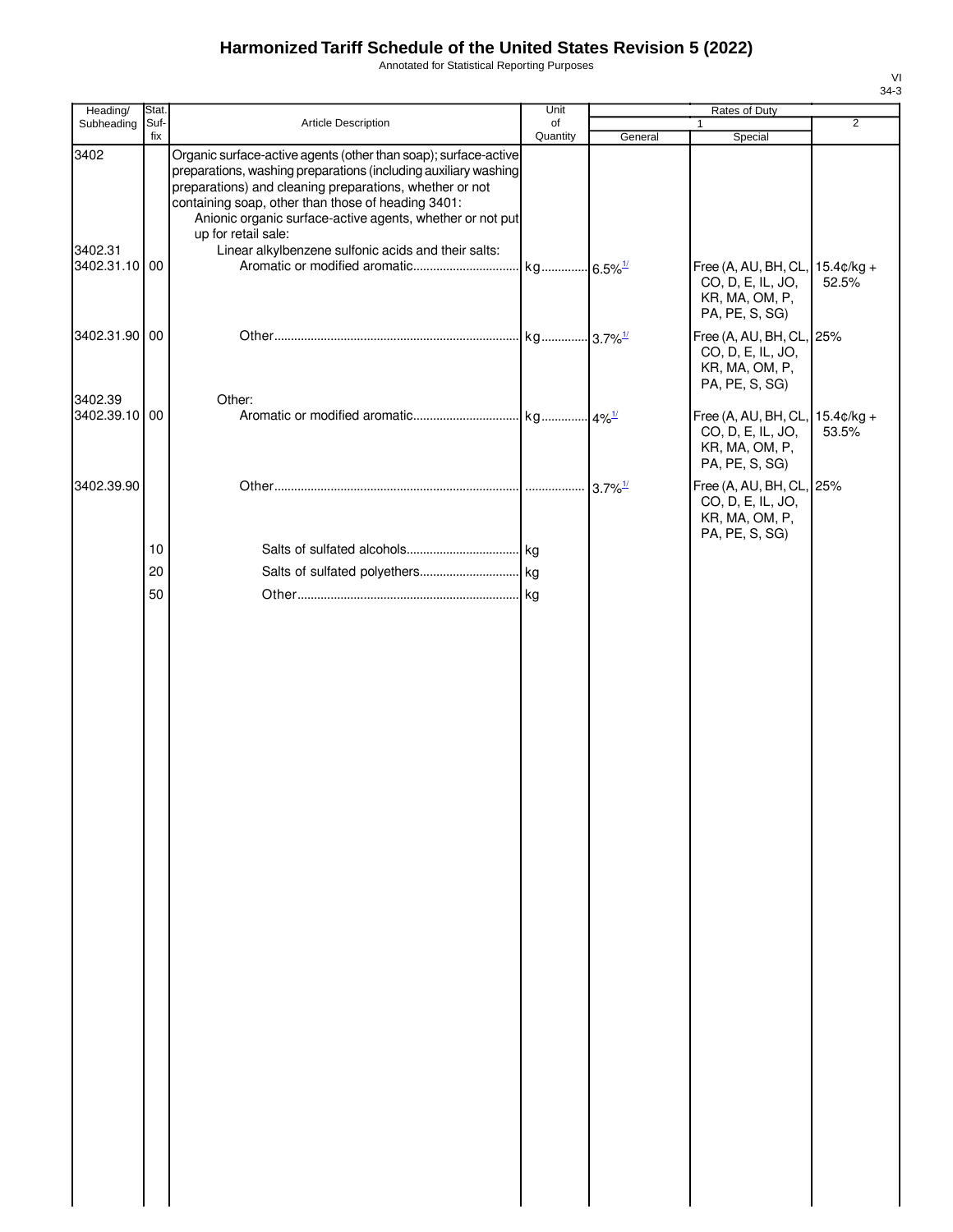Annotated for Statistical Reporting Purposes

| Heading/                 | <b>Stat</b> |                                                                                                                                                                                                                                                                                                                                                           | Unit           |                        | Rates of Duty                                                                               | 2                     |
|--------------------------|-------------|-----------------------------------------------------------------------------------------------------------------------------------------------------------------------------------------------------------------------------------------------------------------------------------------------------------------------------------------------------------|----------------|------------------------|---------------------------------------------------------------------------------------------|-----------------------|
| Subheading               | Suf-<br>fix | <b>Article Description</b>                                                                                                                                                                                                                                                                                                                                | of<br>Quantity | General                | Special                                                                                     |                       |
| 3402 (con.)<br>3402.41   |             | Organic surface-active agents (other than soap); surface-active<br>preparations, washing preparations (including auxiliary washing<br>preparations) and cleaning preparations, whether or not<br>containing soap, other than those of heading 3401: (con.)<br>Other organic surface-active agents, whether or not put<br>up for retail sale:<br>Cationic: |                |                        |                                                                                             |                       |
| 3402.41.10 00            |             |                                                                                                                                                                                                                                                                                                                                                           |                |                        | Free (A, AU, BH, CL,<br>CO, D, E, IL, JO,<br>KR, MA, OM, P,<br>PA, PE, S, SG)               | $15.4¢/kg +$<br>53.5% |
| 3402.41.90 00            |             |                                                                                                                                                                                                                                                                                                                                                           |                |                        | Free (A, AU, BH, CL, 16.5¢/kg +<br>CO, D, E, IL, JO,<br>KR, MA, OM, P,<br>PA, PE, S, SG)    | 30%                   |
| 3402.42<br>3402.42.10 00 |             | Non-ionic:                                                                                                                                                                                                                                                                                                                                                |                |                        | Free (A, AU, BH, CL, 15.4¢/kg +<br>CO, D, E, IL, JO, K,<br>KR, MA, OM, P,<br>PA, PE, S, SG) | 53.5%                 |
| 3402.42.20               |             | Other:<br>Fatty substances of animal, vegetable or                                                                                                                                                                                                                                                                                                        |                | $4\%$ <sup>1/</sup>    | Free (A, AU, BH, CL,<br>CO, D, E, IL, JO, K,<br>KR, MA, OM, P,                              | $16.5¢/kg +$<br>30%   |
|                          | 10          |                                                                                                                                                                                                                                                                                                                                                           |                |                        | PA, PE, S, SG)                                                                              |                       |
|                          | 20          | Esters and ether-esters of polyhydric                                                                                                                                                                                                                                                                                                                     |                |                        |                                                                                             |                       |
| 3402.42.90 00            | 50          |                                                                                                                                                                                                                                                                                                                                                           |                | $-3.7\%$ <sup>1/</sup> | Free (A, AU, BH, CL, 25%<br>CO, D, E, IL, JO, K,<br>KR, MA, OM, P,<br>PA, PE, S, SG)        |                       |
| 3402.49<br>3402.49.10 00 |             | Other:                                                                                                                                                                                                                                                                                                                                                    |                |                        | Free (A, AU, BH, CL, 15.4¢/kg +<br>CO, D, E, IL, JO,<br>KR, MA, OM, P,<br>PA, PE, S, SG)    | 53.5%                 |
| 3402.49.90 00            |             |                                                                                                                                                                                                                                                                                                                                                           |                |                        | Free (A, AU, BH, CL, 25%<br>CO, D, E, IL, JO,<br>KR, MA, OM, P,<br>PA, PE, S, SG)           |                       |
| 3402.50<br>3402.50.11 00 |             | Preparations put up for retail sale:<br>Containing any aromatic or modified aromatic                                                                                                                                                                                                                                                                      |                |                        | Free (A, AU, BH, CL, 15.4¢/kg +<br>CO, D, E, IL, JO, K,                                     | 53.5%                 |
| 3402.50.51 00            |             |                                                                                                                                                                                                                                                                                                                                                           |                |                        | KR, MA, OM, P,<br>PA, PE, S, SG)                                                            | 25%                   |
|                          |             |                                                                                                                                                                                                                                                                                                                                                           |                |                        |                                                                                             |                       |

VI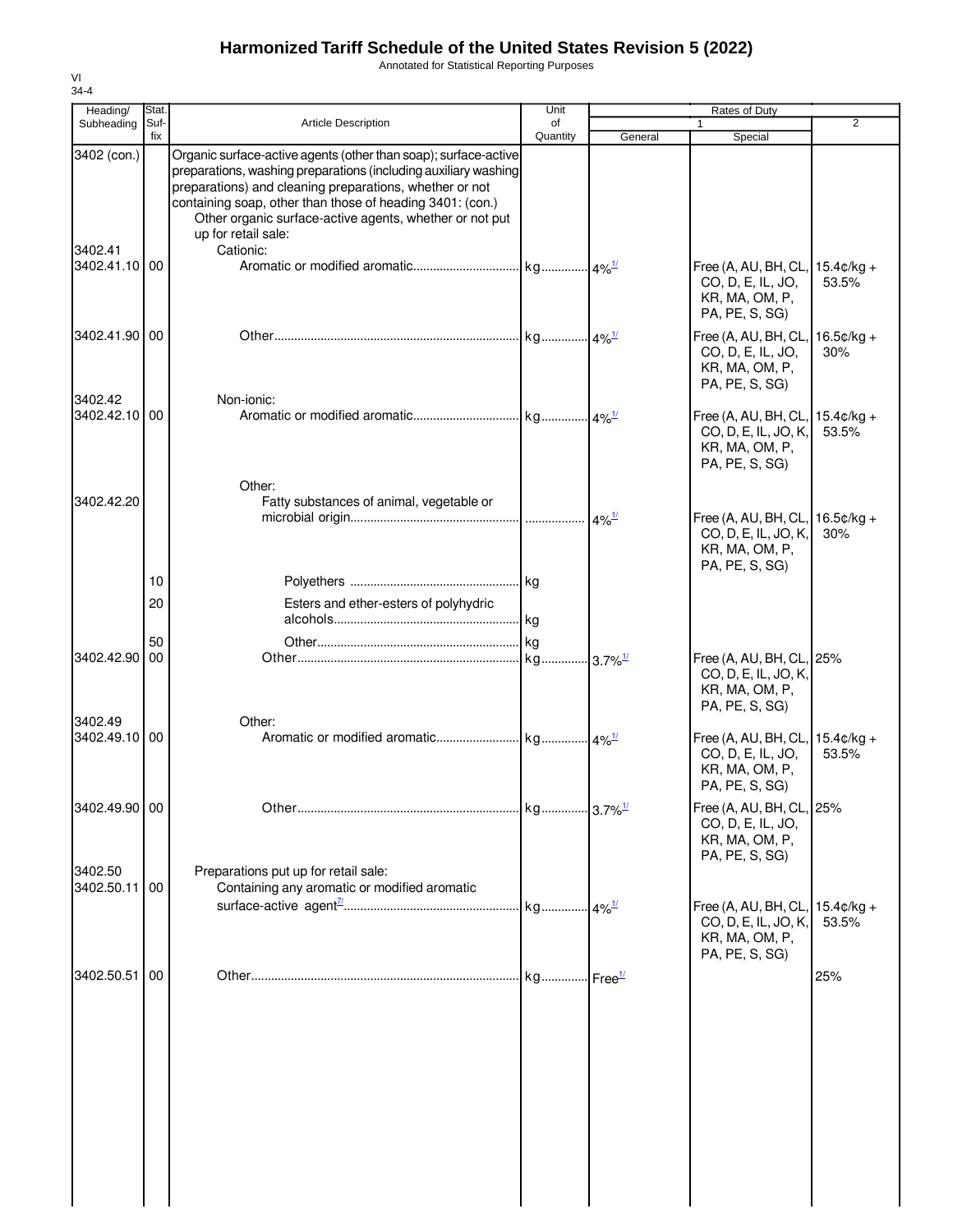Annotated for Statistical Reporting Purposes

| Heading/               | Stat.       |                                                                                                                                                                                                                                                                                                                                                                                                                                                                                                                                                                                | Unit                  |         | Rates of Duty                                                                        |                               |
|------------------------|-------------|--------------------------------------------------------------------------------------------------------------------------------------------------------------------------------------------------------------------------------------------------------------------------------------------------------------------------------------------------------------------------------------------------------------------------------------------------------------------------------------------------------------------------------------------------------------------------------|-----------------------|---------|--------------------------------------------------------------------------------------|-------------------------------|
| Subheading             | Suf-<br>fix | <b>Article Description</b>                                                                                                                                                                                                                                                                                                                                                                                                                                                                                                                                                     | of<br>Quantity        | General | 1                                                                                    | 2                             |
| 3402 (con.)<br>3402.90 |             | Organic surface-active agents (other than soap); surface-active<br>preparations, washing preparations (including auxiliary washing<br>preparations) and cleaning preparations, whether or not<br>containing soap, other than those of heading 3401: (con.)<br>Other:                                                                                                                                                                                                                                                                                                           |                       |         | Special                                                                              |                               |
| 3402.90.10 00          |             | Other:                                                                                                                                                                                                                                                                                                                                                                                                                                                                                                                                                                         |                       |         | Free (A, AU, BH, CL,<br>CO, D, E, IL, JO,<br>KR, MA, OM, P,<br>PA, PE, S, SG)        | $15.4 \text{c/kg} +$<br>53.5% |
| 3402.90.30 00          |             | Containing any aromatic or modified aromatic                                                                                                                                                                                                                                                                                                                                                                                                                                                                                                                                   |                       |         | Free (A, AU, BH, CL,<br>CO, D, E, IL, JO,<br>KR, MA, OM, P,<br>PA, PE, S, SG)        | $15.4¢/kg +$<br>44.5%         |
| 3402.90.50             |             |                                                                                                                                                                                                                                                                                                                                                                                                                                                                                                                                                                                |                       |         | Free (A, AU, BH, CL, 25%<br>CO, D, E, IL, JO,<br>KR, L, MA, OM, P,<br>PA, PE, S, SG) |                               |
|                        | 10          |                                                                                                                                                                                                                                                                                                                                                                                                                                                                                                                                                                                |                       |         |                                                                                      |                               |
|                        | 30          |                                                                                                                                                                                                                                                                                                                                                                                                                                                                                                                                                                                |                       |         |                                                                                      |                               |
|                        | 50          |                                                                                                                                                                                                                                                                                                                                                                                                                                                                                                                                                                                |                       |         |                                                                                      |                               |
| 3403                   |             | Lubricating preparations (including cutting-oil preparations,<br>bolt or nut release preparations, antirust or anticorrosion<br>preparations and mold release preparations, based on<br>lubricants) and preparations of a kind used for the oil or grease<br>treatment of textile materials, leather, furskins or other<br>materials, but excluding preparations containing, as basic<br>constituents, 70 percent or more by weight of petroleum oils<br>or oils obtained from bituminous minerals:<br>Containing petroleum oils or oils obtained from bituminous<br>minerals: |                       |         |                                                                                      |                               |
| 3403.11                |             | Preparations for the treatment of textile materials,                                                                                                                                                                                                                                                                                                                                                                                                                                                                                                                           |                       |         |                                                                                      |                               |
| 3403.11.20 00          |             | leather, furskins or other materials:<br>Preparations for the treatment of textile materials:<br>Containing 50 percent or more by weight of<br>petroleum oils or of oils obtained from                                                                                                                                                                                                                                                                                                                                                                                         |                       |         |                                                                                      |                               |
|                        |             |                                                                                                                                                                                                                                                                                                                                                                                                                                                                                                                                                                                |                       |         | Free (A+, AU, BH,<br>CL, CO, D, E, IL,<br>JO, KR, MA, OM,<br>P, PA, PE, S, SG)       | 0.4%                          |
| 3403.11.40 00          |             |                                                                                                                                                                                                                                                                                                                                                                                                                                                                                                                                                                                |                       |         | Free (A, AU, BH, CL,<br>CO, D, E, IL, JO,<br>KR, MA, OM, P,<br>PA, PE, S, SG)        | $15.4 \text{c/kg} +$<br>49.5% |
| 3403.11.50 00          |             |                                                                                                                                                                                                                                                                                                                                                                                                                                                                                                                                                                                | kg 1.4% <sup>1/</sup> |         | Free (A, AU, BH, CL,<br>CO, D, E, IL, JO,<br>KR, MA, OM, P,<br>PA, PE, S, SG)        | 25%                           |
|                        |             |                                                                                                                                                                                                                                                                                                                                                                                                                                                                                                                                                                                |                       |         |                                                                                      |                               |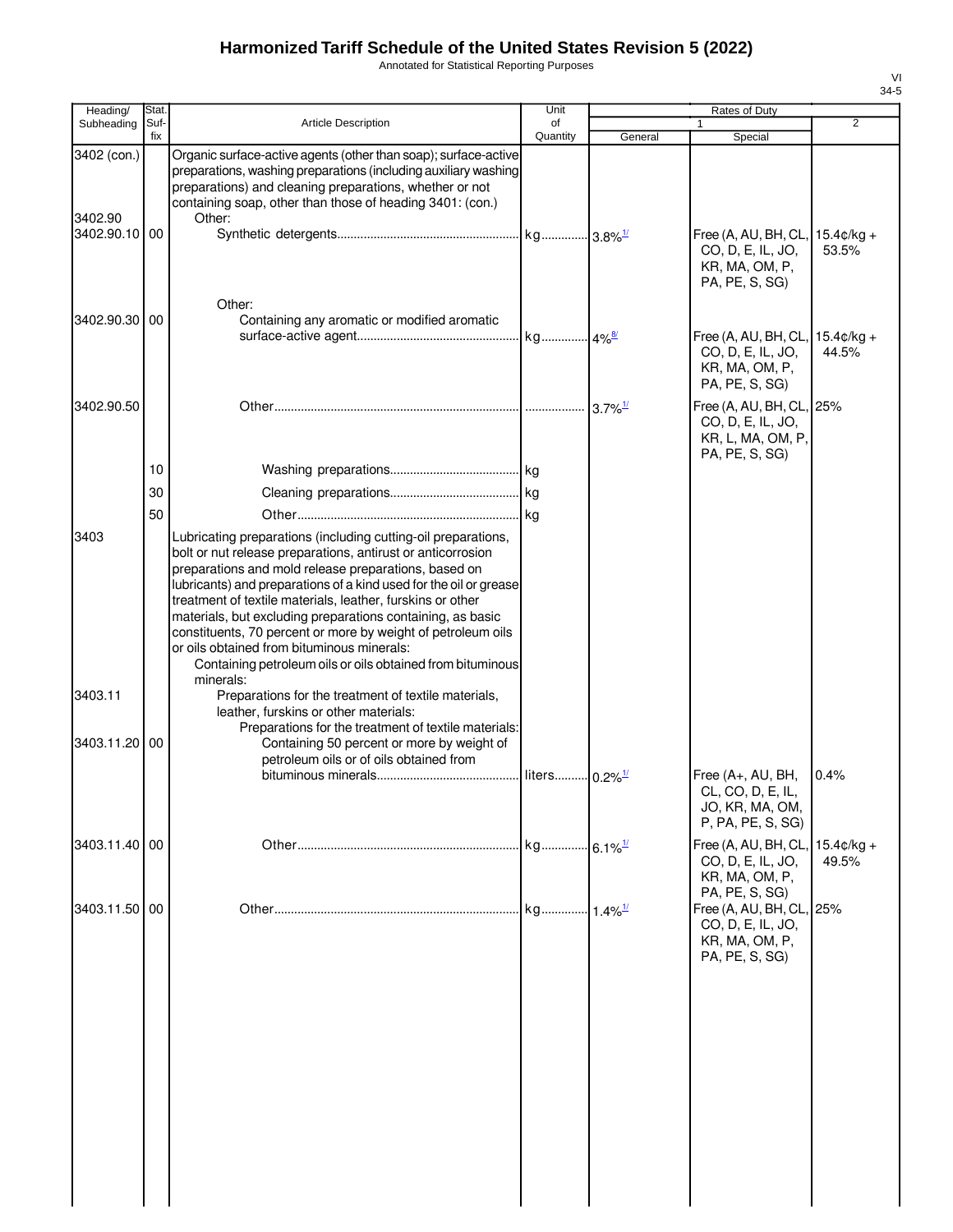Annotated for Statistical Reporting Purposes

| Heading/                             | Stat.       |                                                                                                                                                                                                                                                                                                                                                                                                                                                                                                                                                                                                                                                                                                            | Unit                  |                       | Rates of Duty                                                                                                                                                              |                |
|--------------------------------------|-------------|------------------------------------------------------------------------------------------------------------------------------------------------------------------------------------------------------------------------------------------------------------------------------------------------------------------------------------------------------------------------------------------------------------------------------------------------------------------------------------------------------------------------------------------------------------------------------------------------------------------------------------------------------------------------------------------------------------|-----------------------|-----------------------|----------------------------------------------------------------------------------------------------------------------------------------------------------------------------|----------------|
| Subheading                           | Suf-<br>fix | <b>Article Description</b>                                                                                                                                                                                                                                                                                                                                                                                                                                                                                                                                                                                                                                                                                 | of<br>Quantity        | General               | $\mathbf{1}$<br>Special                                                                                                                                                    | $\overline{2}$ |
| 3403 (con.)<br>3403.19<br>3403.19.10 | 00          | Lubricating preparations (including cutting-oil preparations,<br>bolt or nut release preparations, antirust or anticorrosion<br>preparations and mold release preparations, based on<br>lubricants) and preparations of a kind used for the oil or grease<br>treatment of textile materials, leather, furskins or other<br>materials, but excluding preparations containing, as basic<br>constituents, 70 percent or more by weight of petroleum oils<br>or oils obtained from bituminous minerals: (con.)<br>Containing petroleum oils or oils obtained from bituminous<br>minerals: (con.)<br>Other:<br>Containing 50 percent or more by weight of<br>petroleum oils or of oils obtained from bituminous | liters                | $0.2\%$ <sup>9/</sup> | Free (A+, AU, BH,<br>CL, CO, D, E, IL,<br>JO, JP, KR, MA,<br>OM, P, PA, PE, S,<br>SG)                                                                                      | 0.4%           |
| 3403.19.50 00                        |             |                                                                                                                                                                                                                                                                                                                                                                                                                                                                                                                                                                                                                                                                                                            | kg 5.8% <sup>9/</sup> |                       | Free (A, AU, BH, CL,                                                                                                                                                       | 20%            |
| 3403.91                              |             | Other:<br>Preparations for the treatment of textile materials,                                                                                                                                                                                                                                                                                                                                                                                                                                                                                                                                                                                                                                             |                       |                       | CO, D, E, IL, JO,<br>KR, MA, OM, P,<br>PA, PE, S, SG)<br>$2.9%$ (JP)                                                                                                       |                |
|                                      |             | leather, furskins or other materials:                                                                                                                                                                                                                                                                                                                                                                                                                                                                                                                                                                                                                                                                      |                       |                       |                                                                                                                                                                            |                |
| 3403.91.10 00                        |             | Preparations for the treatment of textile                                                                                                                                                                                                                                                                                                                                                                                                                                                                                                                                                                                                                                                                  |                       |                       | Free (A, AU, BH, CL,<br>CO, D, E, IL, JO,<br>KR, MA, OM, P,<br>PA, PE, S, SG)<br>3% (JP)                                                                                   | 25%            |
| 3403.91.50 00                        |             |                                                                                                                                                                                                                                                                                                                                                                                                                                                                                                                                                                                                                                                                                                            |                       |                       | Free (A+, AU, BH,                                                                                                                                                          | 30%            |
| 3403.99.00                           | 00          |                                                                                                                                                                                                                                                                                                                                                                                                                                                                                                                                                                                                                                                                                                            |                       |                       | CL, CO, D, E, IL,<br>JO, KR, MA, OM,<br>P, PA, PE, S, SG)<br>3.25% (JP)<br>Free (A+, AU, BH,<br>CL, CO, D, E, IL,<br>JO, KR, MA, OM,<br>P, PA, PE, S, SG)<br>$3.25\%$ (JP) | 30%            |
| 3404<br>3404.20.00 00                |             | Artificial waxes and prepared waxes:                                                                                                                                                                                                                                                                                                                                                                                                                                                                                                                                                                                                                                                                       |                       |                       |                                                                                                                                                                            | 54.5%          |
| 3404.90                              |             | Other:                                                                                                                                                                                                                                                                                                                                                                                                                                                                                                                                                                                                                                                                                                     |                       |                       |                                                                                                                                                                            |                |
| 3404.90.10                           | 00          |                                                                                                                                                                                                                                                                                                                                                                                                                                                                                                                                                                                                                                                                                                            |                       |                       |                                                                                                                                                                            | 30%            |
| 3404.90.51                           | 10          |                                                                                                                                                                                                                                                                                                                                                                                                                                                                                                                                                                                                                                                                                                            |                       |                       |                                                                                                                                                                            | Free           |
|                                      | 50          |                                                                                                                                                                                                                                                                                                                                                                                                                                                                                                                                                                                                                                                                                                            |                       |                       |                                                                                                                                                                            |                |
|                                      |             |                                                                                                                                                                                                                                                                                                                                                                                                                                                                                                                                                                                                                                                                                                            |                       |                       |                                                                                                                                                                            |                |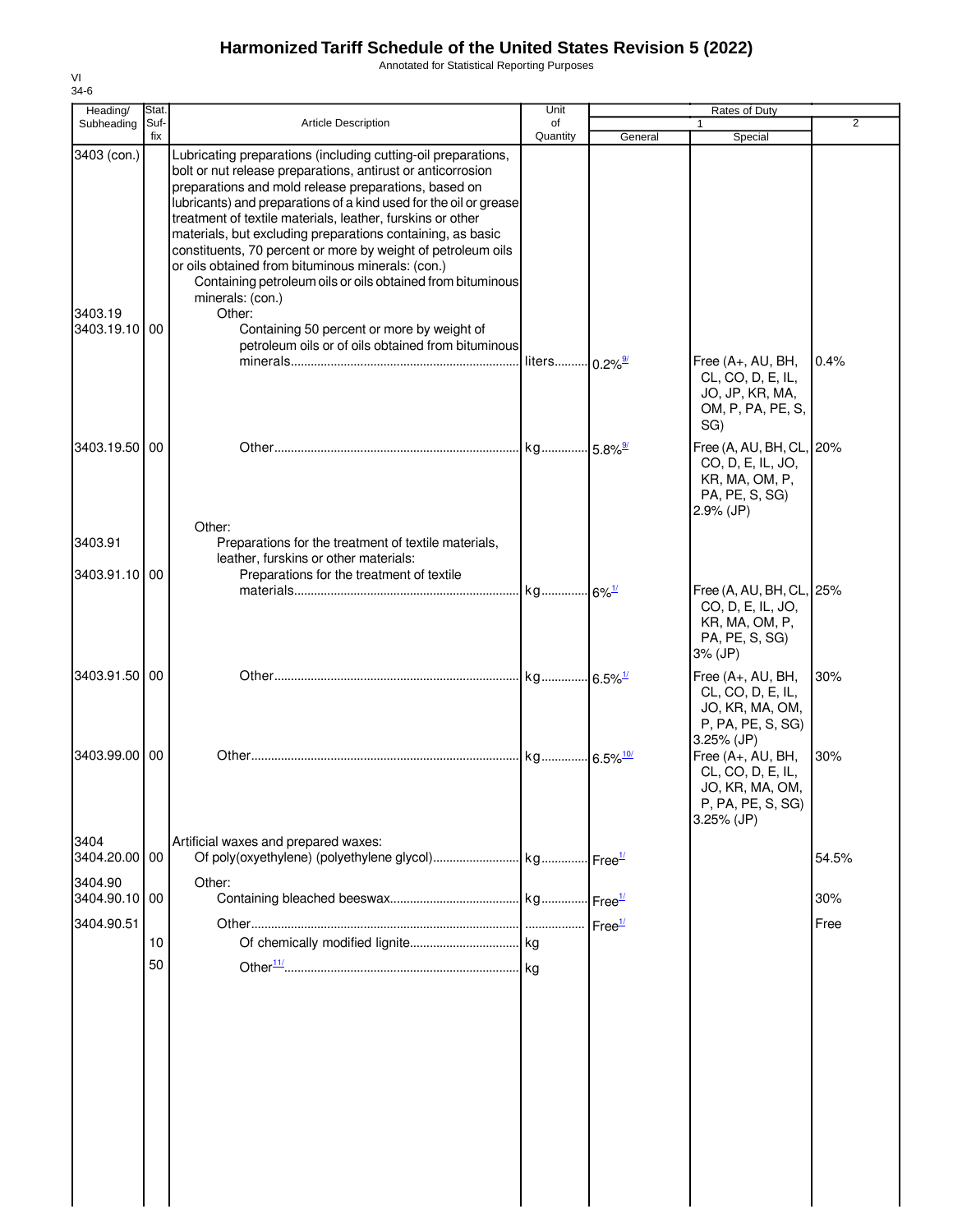Annotated for Statistical Reporting Purposes

| Heading/      | Stat.       |                                                                                                                                                                                                                                                                                                                                                                         | Unit           |         | Rates of Duty           |                 |
|---------------|-------------|-------------------------------------------------------------------------------------------------------------------------------------------------------------------------------------------------------------------------------------------------------------------------------------------------------------------------------------------------------------------------|----------------|---------|-------------------------|-----------------|
| Subheading    | Suf-<br>fix | Article Description                                                                                                                                                                                                                                                                                                                                                     | of<br>Quantity | General | $\mathbf{1}$<br>Special | $\overline{2}$  |
| 3405          |             | Polishes and creams, for footwear, furniture, floors, coachwork,<br>glass or metal, scouring pastes and powders and similar<br>preparations (whether or not in the form of paper, wadding,<br>felt, nonwovens, cellular plastics or cellular rubber,<br>impregnated, coated or covered with such preparations),<br>excluding waxes of heading 3404:                     |                |         |                         |                 |
| 3405.10.00 00 |             | Polishes, creams and similar preparations for footwear or                                                                                                                                                                                                                                                                                                               |                |         |                         | 25%             |
| 3405.20.00 00 |             | Polishes, creams and similar preparations for the<br>maintenance of wooden furniture, floors or other                                                                                                                                                                                                                                                                   |                |         |                         | 25%             |
| 3405.30.00 00 |             | Polishes and similar preparations for coachwork, other                                                                                                                                                                                                                                                                                                                  |                |         |                         | 25%             |
| 3405.40.00 00 |             | Scouring pastes and powders and other scouring                                                                                                                                                                                                                                                                                                                          |                |         |                         | $4.4¢/kg + 15%$ |
| 3405.90.00 00 |             |                                                                                                                                                                                                                                                                                                                                                                         |                |         |                         | 25%             |
|               |             |                                                                                                                                                                                                                                                                                                                                                                         |                |         |                         | 27.5%           |
| 3407          |             | Modeling pastes, including those put up for children's<br>amusement; preparations known as "dental wax" or as "dental<br>impression compounds", put up in sets, in packings for retail<br>sale or in plates, horseshoe shapes, sticks or similar forms;<br>other preparations for use in dentistry, with a basis of plaster<br>(of calcined gypsum or calcium sulfate): |                |         |                         |                 |
| 3407.00.20 00 |             | Modeling pastes, including those put up for children's                                                                                                                                                                                                                                                                                                                  |                |         |                         | 40%             |
| 3407.00.40 00 |             |                                                                                                                                                                                                                                                                                                                                                                         |                |         |                         | 40%             |
|               |             |                                                                                                                                                                                                                                                                                                                                                                         |                |         |                         |                 |